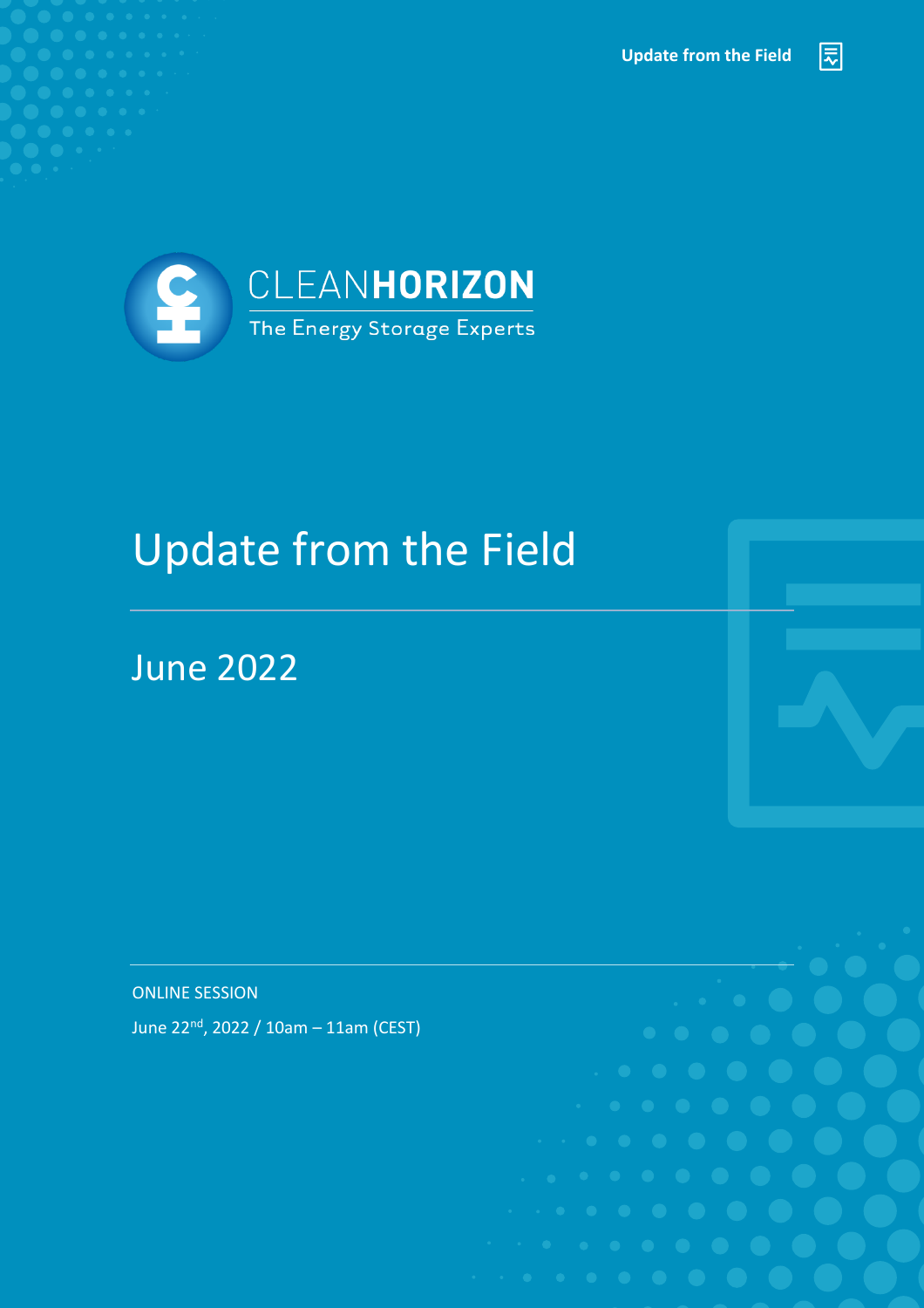

### Update From The Field

### June 2022

Every month, Clean Horizon's team of energy storage experts delivers an analysis of key data and trends affecting the energy storage industry worldwide. This monthly report updates and analyzes new relevant regulations, monitors commissioned and announced projects, and provides a specific focus on key market trends which are likely to have a direct impact on industry stakeholders.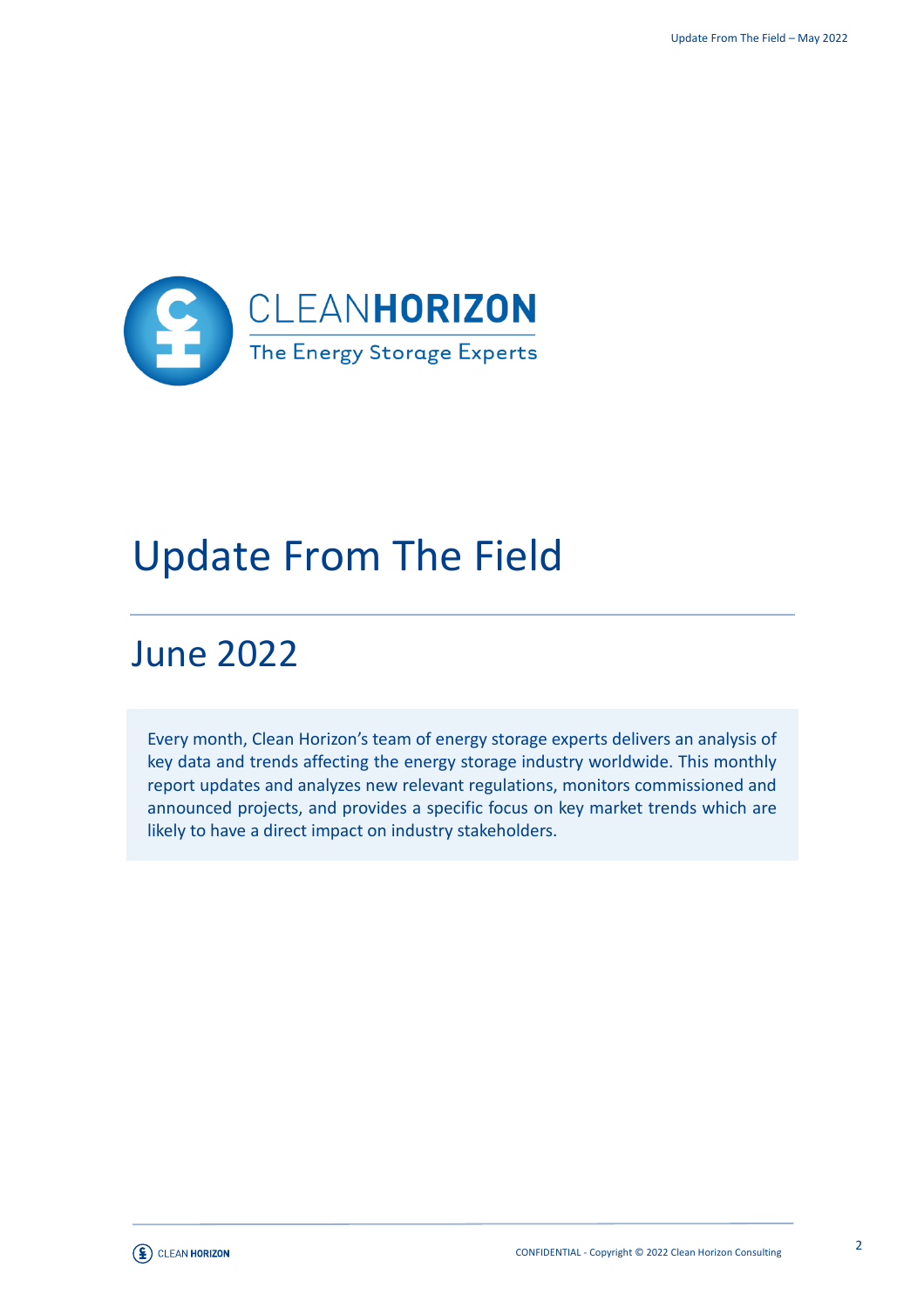## **Table of Contents**

| 1.       |  |  |
|----------|--|--|
| 1.1.     |  |  |
| 1.2.     |  |  |
| 1.3.     |  |  |
| 2.       |  |  |
| 2.1.     |  |  |
| 2.2.     |  |  |
| 2.3.     |  |  |
| 2.4.     |  |  |
| 3.       |  |  |
| 3.1.     |  |  |
| 3.1.1.   |  |  |
| 3.1.2.   |  |  |
| 3.1.3.   |  |  |
| 3.2.     |  |  |
| 3.2.1.1. |  |  |
| 3.2.1.2. |  |  |
| 3.2.1.3. |  |  |
| 3.2.1.4. |  |  |
| 3.2.1.5. |  |  |
| 3.2.1.6. |  |  |
| 3.2.1.7. |  |  |
| 3.3.     |  |  |